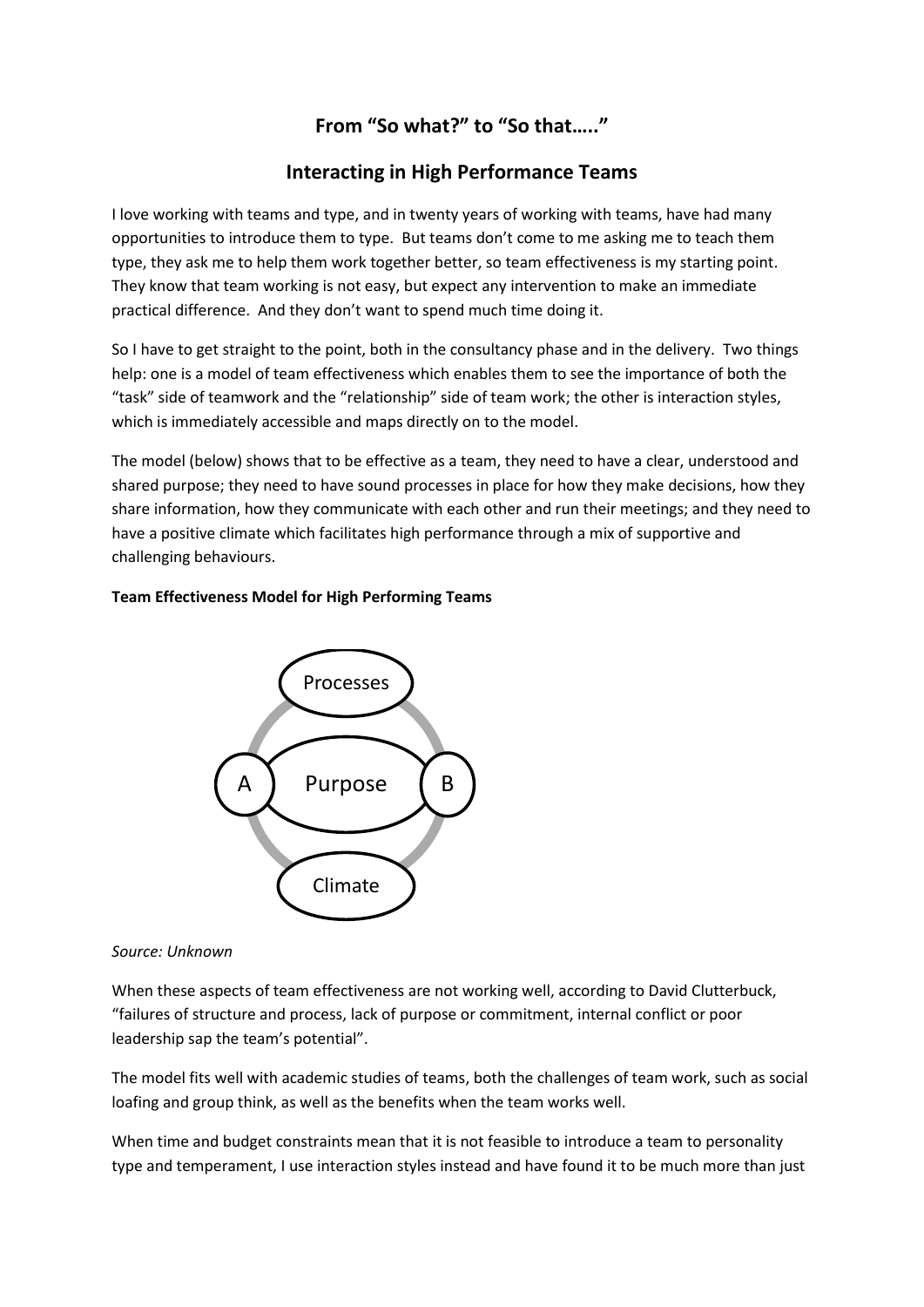a weak substitute for type. Teams find it easy to recognise the styles in each other and, through further activities, they become aware of the potential impact, both positive and negative, of each style on the team's effectiveness as well as potential sources of conflict and stress. They also remember the names of the styles over time (unlike the MBTI four letter codes).

#### **Purpose, process and climate**

In a typical workshop, as an icebreaker we discuss the "great teams" they know outside work (in the north-west, this is usually football teams!) and what makes them great – usually they identify elements such as achievable goals, clear roles and responsibilities, robust processes, skilled people, inspiring leadership, appropriate tools and equipment, open communications, knowledge sharing.

We start with work on the team's purpose, then go on to processes and through these activities, many of the relationship and climate issues in the team begin to surface and can be explored in facilitated debriefs of each activity, before going on to interaction styles.

Working with a team on purpose (ie why they need to be a team, what they can only achieve as a team rather than as individuals) often leads to surprising insights: they may say they know what their purpose is, then find they have startlingly different ways of articulating it; teams of managers often find they are working at the wrong level, getting too involved in day to day operations, at the expense of strategy, governance and inspiring their teams; a group of Maths teachers with whom I worked recently, realised that their purpose as a team was not to teach Maths, but to share knowledge, learning and approaches with each other to raise the performance of the whole department.

Clarity of the team's purpose influences their processes ie what sort of information they need to share, their scope for making decisions, how often they need to meet. Often a team will decide to work on a set of ground rules or values for how they work together and agree on principles for using email, shared drives and running their meetings.

To introduce the team to climate, I may use the support and challenge model (below) and ask them to note down individually on post-its, the behaviours that they see and hear in the team, then I invite them to stick their post-its on to a flip chart in the appropriate box. This can be an indirect way of giving feedback to each other and it leads naturally into interaction styles.

| HIGH SUPPORT, LOW CHALLENGE | HIGH SUPPORT, HIGH CHALLENGE |
|-----------------------------|------------------------------|
| Comfort                     | <b>Stretch</b>               |
| LOW SUPPORT, LOW CHALLENGE  | LOW SUPPORT, HIGH CHALLENGE  |
| Apathy                      | <b>Stress</b>                |

*Source: Blakey and Day*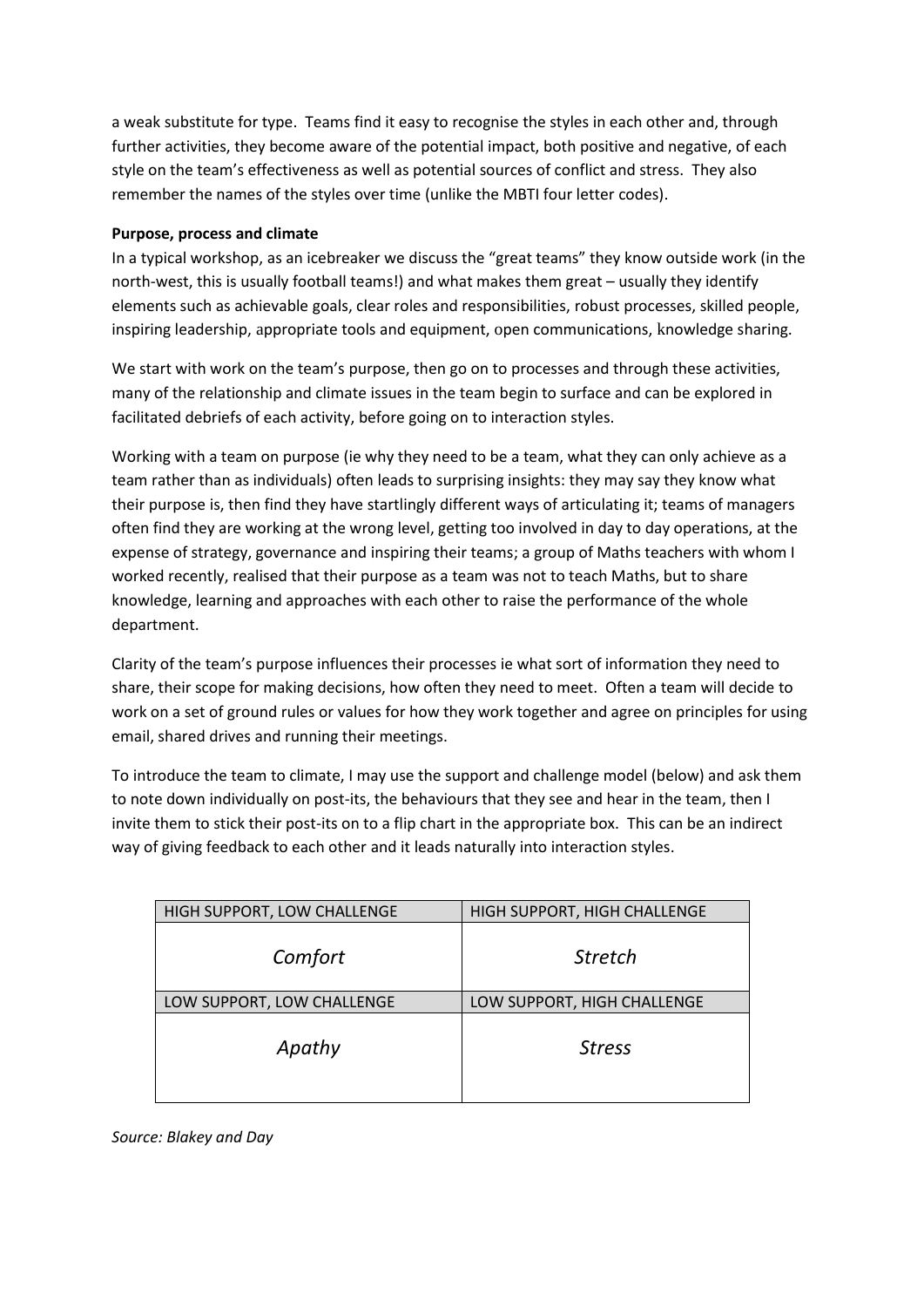#### **Interaction Styles**

As an introduction to interaction styles, I use Andy Cole's short film "The Meeting" which shows a team of four people in a retail organisation discussing 24/7 opening. When debriefing, we discuss what impact each person had on the effectiveness of the meeting and in particular the specific behaviours that influenced purpose, process and climate.

"Interaction style is how we interact with others to get our needs met" *Susan Nash*

"a constant internal drive to interact with others in certain ways" *Linda Berens*

The interaction styles model combines three elements: a preference for a directing or informing communication style, a preference for responding or initiating in relationships (similar to introversion and extraversion, though narrower) and a focus on outcome or process.

The chart below shows the four styles with the corresponding types.



The In-Charge and Behind the Scenes styles share a focus on the outcome, while the Chart the Course and Get things Going styles share a focus on process.

Through self-assessment activities, the team members decide which interaction style fits them best. Once people understand their own natural style, they learn how to adapt it to build rapport with others and to specific situations eg we discuss how they might need to adopt other styles to be more influential in situations such as engaging their teams, coaching individuals and managing conflict.

One of the strengths of the interaction styles model is that it combines observable behaviour with innate drives, and so the discussion of the film can also explore what was driving each person's behaviour in the meeting – this helps people to understand themselves and to appreciate what is driving their colleagues' behaviours. They learn how their behaviour influences the processes and climate in the team which in turn determines how effective the team is in achieving its purpose.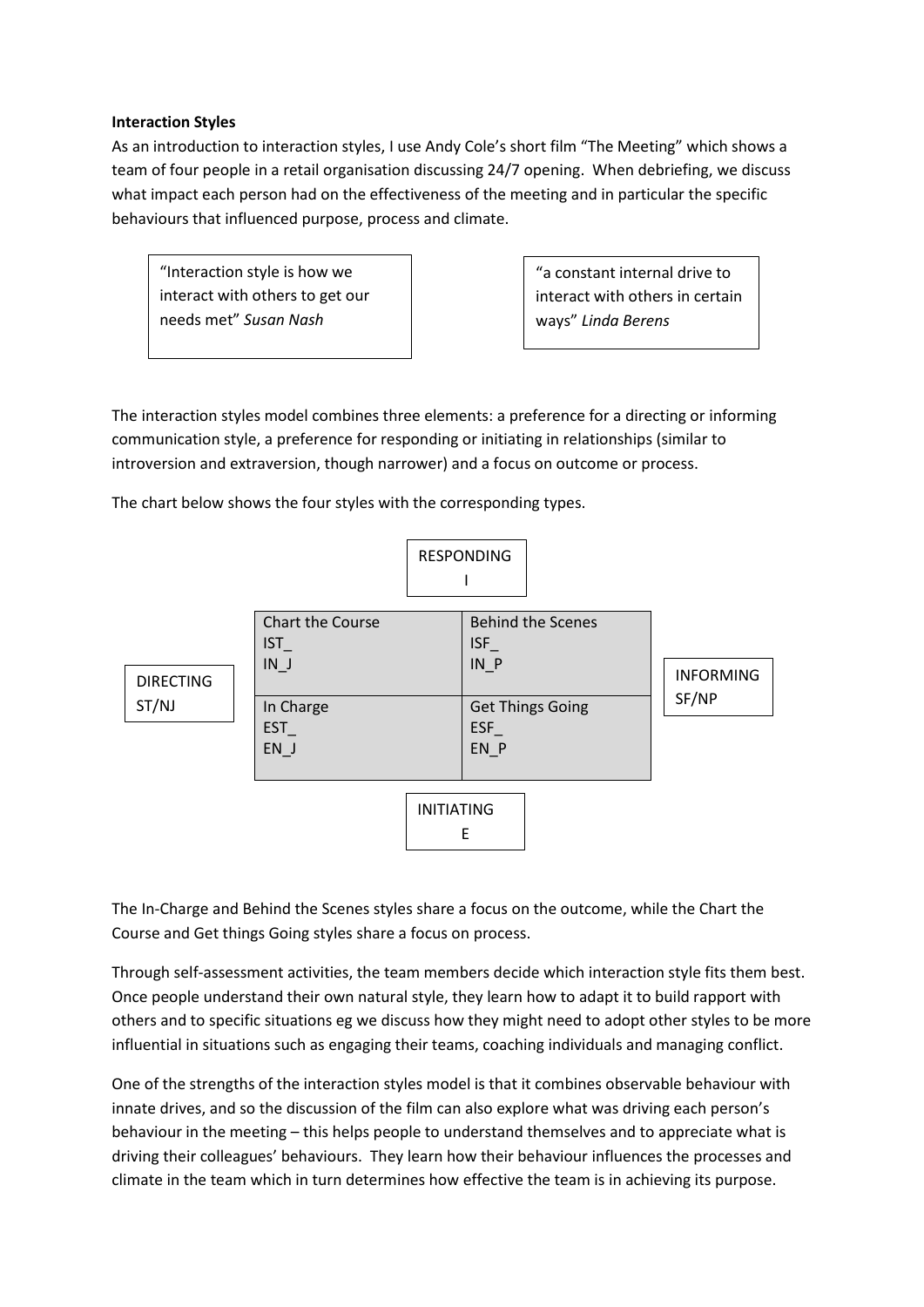People with different styles tend to focus on different elements of effective team work and this is where the team effectiveness model links directly with interaction styles. The diagram below shows the potential contribution of each interaction style to the different aspects of working effectively as a team. The knowledge of what each person can bring to the team helps team members value each other's strengths and be more open to the challenges of working together.



#### **Interaction Styles and Effective Teams**

This merged model of team effectiveness and interaction styles enables people to make a clear and direct link between team performance and their own behaviour, and recognise what they need to change to be more effective, both personally and as a team. This is evidenced by comments from the participants in a leadership development programme:



I hope this article demonstrates the value of interaction styles as an integral part of a team effectiveness intervention and I encourage colleagues in the type community to develop materials and activities to support its wider dissemination – its immediate practical relevance gives it great credibility.